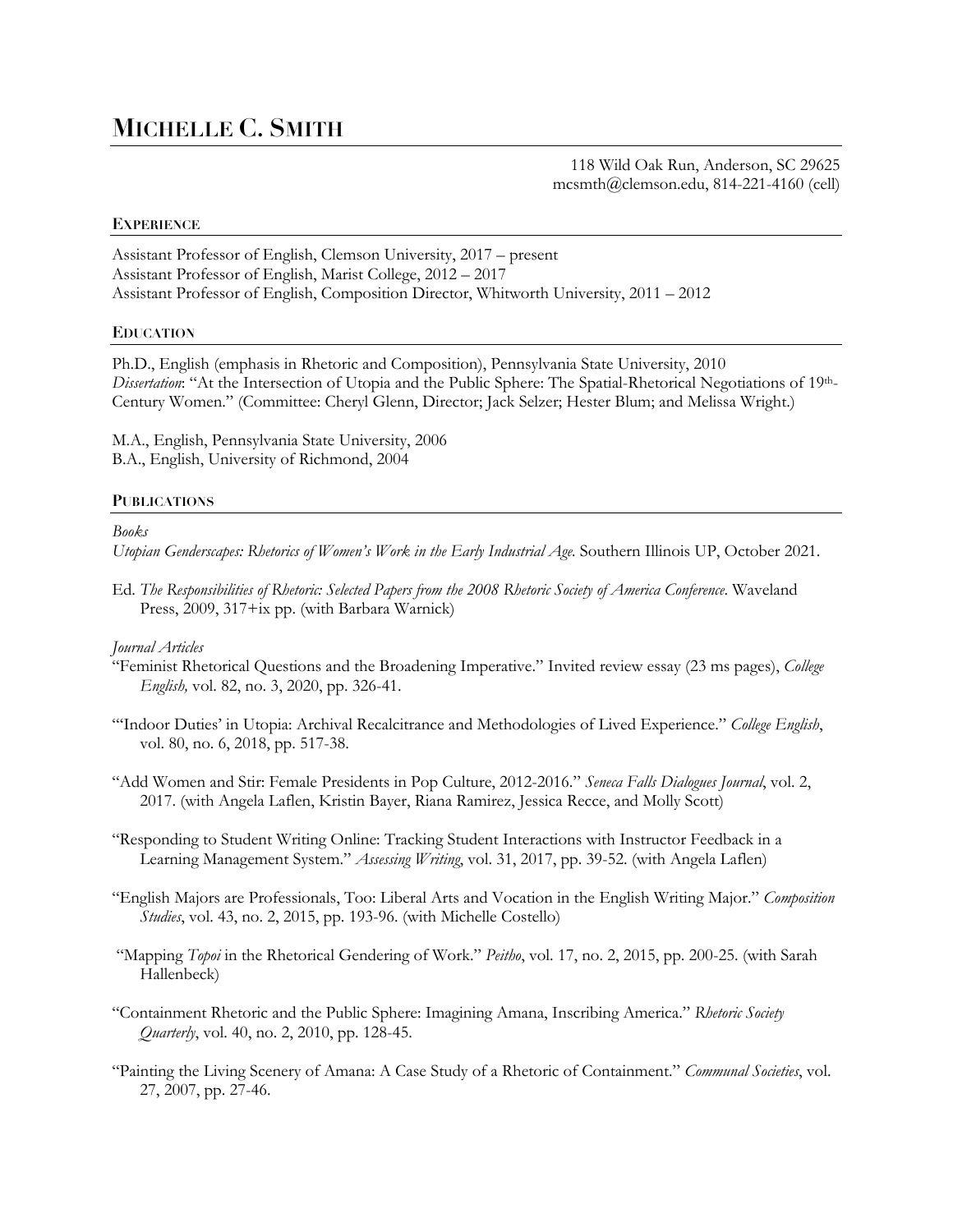*Book Chapters*

- "The Rhetorical History of Choice: Birth Control, Eugenics, and Utopia." *Rights and Justice for All*: *Rhetorics of Reproductive Politics,* edited by Heather Brook Adams and Nancy Myers. Manuscript under review with the University of South Carolina Press. (27 ms. pp.)
- "In Rosie's Shadow: WWII Recruitment Rhetoric and Women's Work in Public Memory." *Women at Work: Rhetorics of Gender and Labor*, edited by David Gold and Jessica Enoch, University of Pittsburgh Press, 2019, pp. 186-208.
- "Authenticity, Authority, and Gender: *Hard Choices* as Professional Writing and Transnational Feminist Manifesto." *Hillary Rodham Clinton and the 2016 Election: Her Political and Social Discourse*, edited by Michele Lockhart and Kathleen Mollick, Lexington Books, 2015, pp. 77-99.
- "The Dramatism Debate, Archived: The Pentad as 'Terministic' Ontology." *Burke in the Archives: Using the Past to Transform the Future of Burkean Studies*, edited by Dana Anderson and Jessica Enoch, University of South Carolina Press, 2013, pp. 143-59.

# **GRANTS, AWARDS, AND HONORS**

- Idol-South Award, Clemson University Department of English, 2021. Award and cash prize for outstanding and innovative writing and research by early career faculty.
- Humanities Hub Research Grant, Clemson University, 2020-2021. \$5,000 fellowship to support humanities research by tenure and tenure-track faculty.
- Faculty Research and Development Program (FRDP) Faculty Research Grant, Clemson University, 2018-19, 2020-21. Award to foster the development of nationally and internationally peer-reviewed scholarly work.
- Support for Early Exploration and Development (SEED) Project Completion Grant, Clemson University, 2018-19. Award to support the completion of a scholarly project or product.
- Teaching with iLearn Innovation Award (honorable mention), Marist College, 2016. An award recognizing my pedagogical strategies for responding to student writing online in lower-division writing classes.
- National Endowment for the Humanities Summer Stipend, 2012. This \$6,000 grant supported my work to reframe my book project around rhetorics of gendered labor and draft my Brook Farm chapter.
- Center for Communal Studies Prize, University of Southern Indiana, 2007. "Conditions of Possibility: Gertrude Rapp's Silk Letters" won cash prize for the best graduate student essay.
- Donald Durnbaugh Starting Scholar, Communal Studies Association, 2006. "Painting the Living Scenery of Amana: A Case Study of a Rhetoric of Containment" recognized as the best essay in communal studies.

# **PRESENTATIONS**

*Conference Presentations* 

"Critiquing Feminist Logics." Conference on College Composition and Communication. 2022.

"Learning from *Women at Work*." Feminisms and Rhetorics Conference. Harrisonburg, VA. 2019.

"Redeploying Memory Narratives: Recruiting Rosie the Riveter into Contemporary Narratives of Women's Work." Rhetoric Society of America Conference. Minneapolis, MN. 2018.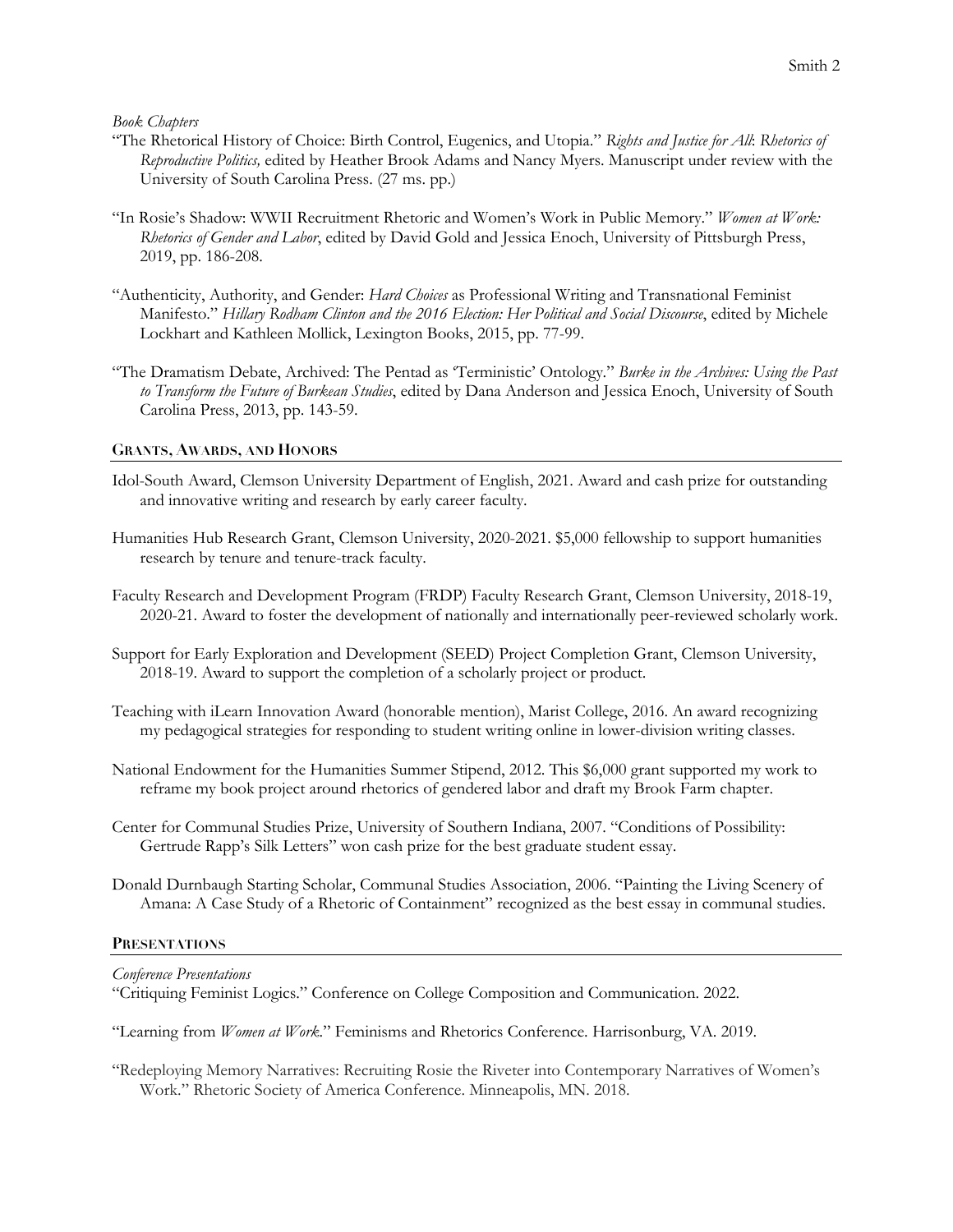- "What We Talk About When We Talk About Frances Wright." Conference on College Composition and Communication. Kansas City, MO. 2018.
- "Preserving Public Memory: Leveraging the Local and the Digital in the University Archive." Southeastern Women's Studies Association Conference. Clemson, SC. 2018.
- "Intentional Communities and Gendered Labor." Feminisms and Rhetorics Conference. Dayton, OH. 2017.
- "Gender at Work: Engaging with Spatial, Material, and Embodied Rhetorics in Feminist Research." Rhetoric Society of America Conference. Atlanta, GA. 2016.
- "What Your LMS Knows That You Don't: How Digital Tools Shape Student Access to Instructor Feedback." With Angela Laflen. Computers and Writing Conference. Rochester, NY. 2016.
- "Adding Women's Work to the History of Rhetoric: Rhetoric as/of Women's Work." Rhetoric Society of America Conference. San Antonio, TX. 2014.
- "Domestic Labor and the Invention of Housework at Brook Farm." Feminisms and Rhetorics Conference. Palo Alto, CA. 2013.
- "Expert Rhetoric, Ambiguous Authority: Women's Industrial Labor in Utopian Communities." Conference on College Composition and Communication. St. Louis, MO. 2012.
- "Implementing Civic Blogging in the Rhetoric Classroom: Or, Blogging as Public Writing Pedagogy." Conference on College Composition and Communication. Atlanta, GA. 2011.
- "Modest Claims, Radical Implications: Abby Morton Diaz's Material Feminism." Rhetoric Society of America Conference. Minneapolis, MN. 2010.
- "Impacts of Space on Rhetorical Approach: Frances Wright's Anti-Slavery Campaign." Conference on College Composition and Communication. Louisville, KY. 2010.
- "City, Space, and Public Formation: Frances Wright and Freethought in New York." Modern Language Association Conference. Philadelphia, PA. 2009.
- "Navigating Rhetorical and Material Space: Gertrude Rapp's Silk Letters." Communal Studies Association Conference. Estero, FL. 2008.
- "Skinner's Boundaries: Science Goes Public in Twin Oaks." Rhetoric Society of America Conference. Seattle, WA. 2008.
- "Painting the Living Scenery of Amana: A Case Study of a Rhetoric of Containment." Communal Studies Association Conference. Kirtland, OH. 2007.
- "The Pentad as Linguistic Ontology: Original Essence or New Development?" Conference on College Composition and Communication. New York, NY. 2007.

## *Invited Presentations*

"Housework in Utopia: Communicative Recalcitrance at Brook Farm, 1841-47." Celebrating Rhetoric Symposium. State College, PA. 2017.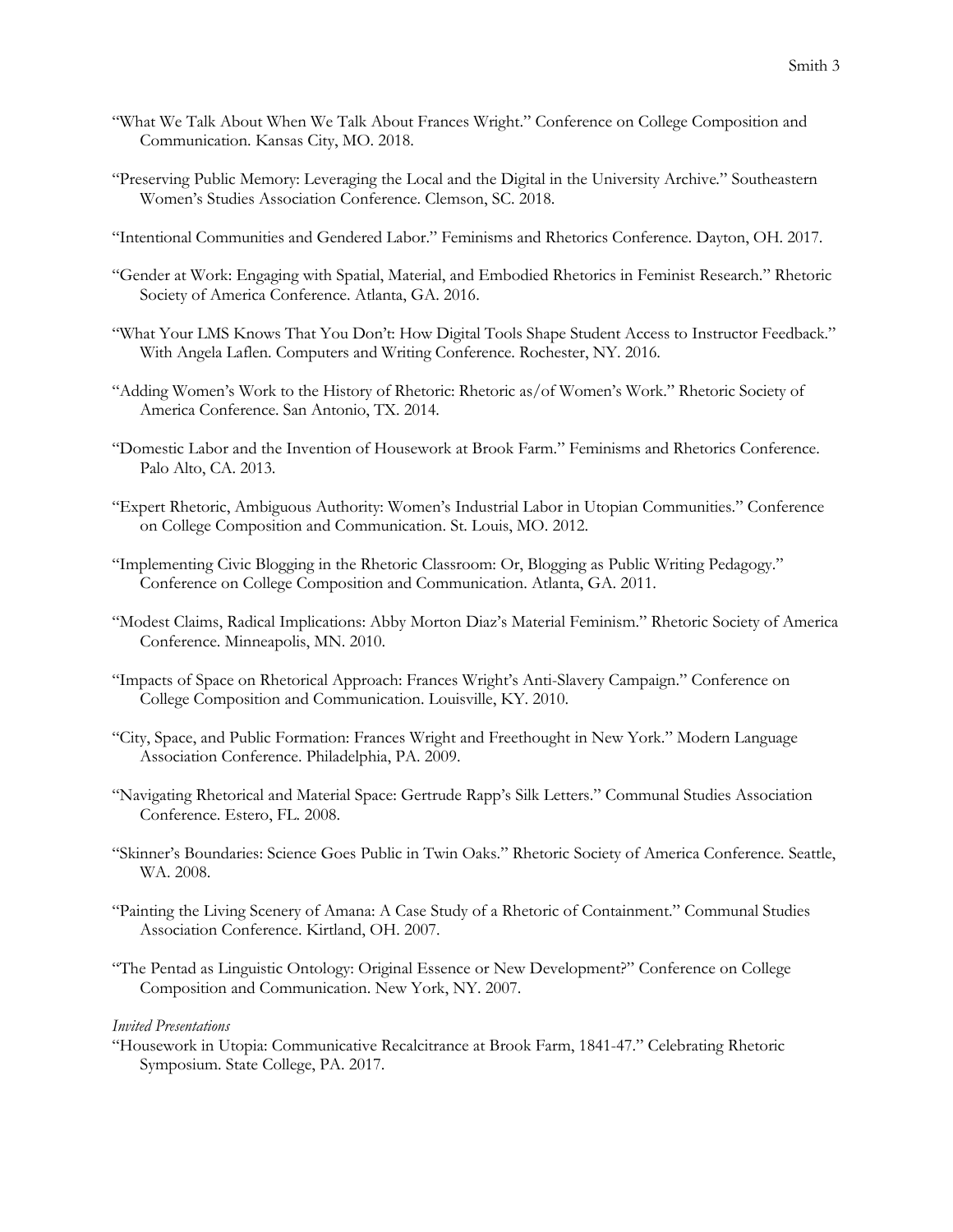"In Rosie's Shadow: Archival Condensation and WWII Recruitment Rhetoric." Rhetorics, Communication, and Information Design Research Forum. Clemson, SC. 2017.

#### **WORKSHOPS AND SEMINARS**

Participant, "Trailblazers," Provost's Mentoring Initiative, Tigers ADVANCE. Clemson, SC. 2020-2021.

- Participant. "MLA Summit for the Future of Doctoral Education." MLA. Online. November 2020.
- Workshop leader, "Case Studies Research." Naylor Workshop for Undergraduate Research in Writing Studies. York, PA. 2016.
- Participant, "Transcendentalism and Social Action in the Age of Emerson, Thoreau, and Fuller." National Endowment for the Humanities Summer Institute. Concord, MA. 2013.
- Participant, "Historiography and the Archives: Taking the Next Steps." Rhetoric Society of America Summer Institute Seminar. Lawrence, KS. 2013.
- Participant, "History Matters: Materials and Methods for Scholarship in the History of Rhetoric." Rhetoric Society of America Summer Institute Workshop. State College, PA. 2009.

#### **COURSES TAUGHT (SELECTED)**

#### *Graduate*

Embodying Feminist Rhetorics, PhD-level independent study (Clemson University) Cultural Rhetorics and Methodologies, PhD seminar (Clemson University) Performativity, PhD-level independent study (Clemson University) Queer/ing Rhetorics, PhD-level independent study (Clemson University) Materialist Feminisms and Rhetorics, PhD seminar (Clemson University) Feminist Rhetorics, MA seminar (Clemson University) Visual Rhetorics, MA seminar (Clemson University)

## *Upper-division*

Senior Seminar: How to Do Things With Words (Clemson University) Technology in the Popular Imagination (Clemson University) Material Rhetorics (Clemson University) Feminist Rhetorics (Clemson University and Marist College) Writing and Rhetoric: Advocacy Writing (Marist College) Rhetorical Theory (Marist College) Composition Theory (Marist College and Whitworth University)

## *Lower-division*

World Literature (Clemson University) Honors Composition and Rhetoric (Clemson University) American Literature I: Slavery and the Literary Imagination (Marist College) First-Year Seminar: Utopia and the American Dream (Marist College) Writing as a Discipline (Marist College) Writing for College (Marist College) Grammar, Style, and Editing (Marist College) Utopian Literature (Whitworth University)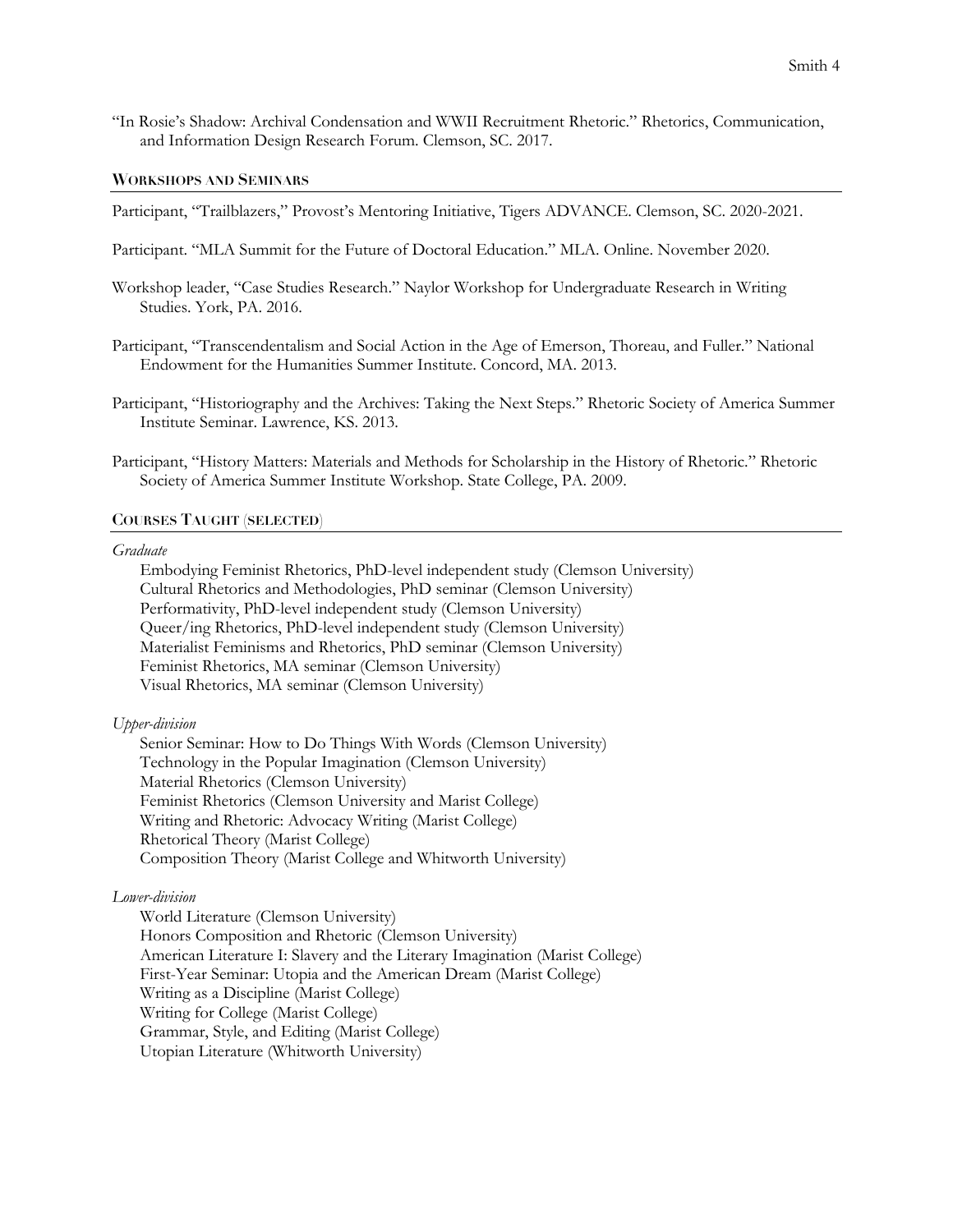## **ADVISING**

*PhD Students Supervised*

Stacy Cacciatore; Princesses, Divas, and Mother Runners: Gendered Institutional and Vernacular Rhetorics in Running Events (2021)

*Currently Supervising:* Sarah Richardson, Hannah Taylor

*Doctoral Committees:* Victoria Houser (2021); Mary Schreuder (2021; Language, Literacy, and Culture)

*Current Doctoral Committees:* Kailan Sindelar, Jacob Richter, Cody Hunter, Sarah Cooper

- *MA Committees:* Hailee McCraw (chair, 2021); Ayesha Tanzila (reader, 2021); Jordan Long (chair, 2020); Kimberly Jenerette (reader, 2020); Addy Enlow (reader, 2020)
- *Honors Theses (undergraduate):* Lauren Soash (reader, 2020); Allison McHugh (reader, 2018); Kaitlyn Samons (chair, 2018)

## **PROFESSIONAL AND UNIVERSITY SERVICE**

#### *National Service*

Submission Reviewer, Rhetoric Society of America Conference (2021 – 2022) Manuscript Reviewer, *Rhetoric Society Quarterly* (2020) Program Committee Member, Southeastern Women's Studies Association Conference (2018) Proposal Reviewer, National Endowment for the Humanities (2017) Submission Reviewer, Feminisms and Rhetorics Conference (2015) Conference Assistant, Rhetoric Society of America (2007 – 2008)

## *Clemson University*

Faculty Alternate, Clemson University Commission on Women (2021 – ) Member, RCID PhD Program Job Placement Committee (2021 – ) Member, Undergraduate Academic Grievance Committee (2020 – ) Member, English Department Advanced Writing Committee (2020 – ) Member, RCID PhD Program Advisory Committee (2019 – ) Member, Creative Writing (Poetry) Search Committee (2021 – 2022) Member, English Department Chair Search Committee (2021) Chair, RCID PhD Program Job Placement Committee (2020 – 2021) Co-Chair, English Department Ad Hoc MAWRM Evaluation Committee (2020) Member, Disability Rhetorics and Poetics Search Committee (2019 – 2020) Member, English Department Student Honors and Awards Committee (2019 – 2020) Member, English Department Composition Committee (2018 – 2020) Member, English Department BA Committee (2017 – 2020) Member, Women's Leadership Steering Committee (2017 – 2020) Advisor, Sigma Tau Delta English Honors Society (2017 – 2020) Faculty Advisory, Margins Conference (2019)

## *Marist College*

Faculty Fellow, Center for Civic Engagement and Leadership (2015 – 2016) Member, Library Committee (2014 – 2017) Member, Departmental Assessment Committee (2014 – 2017) Advisor, Sigma Tau Delta English Honors Society (2013 – 2017) Member, Adjunct Faculty Evaluation Committee (2012 – 2013)